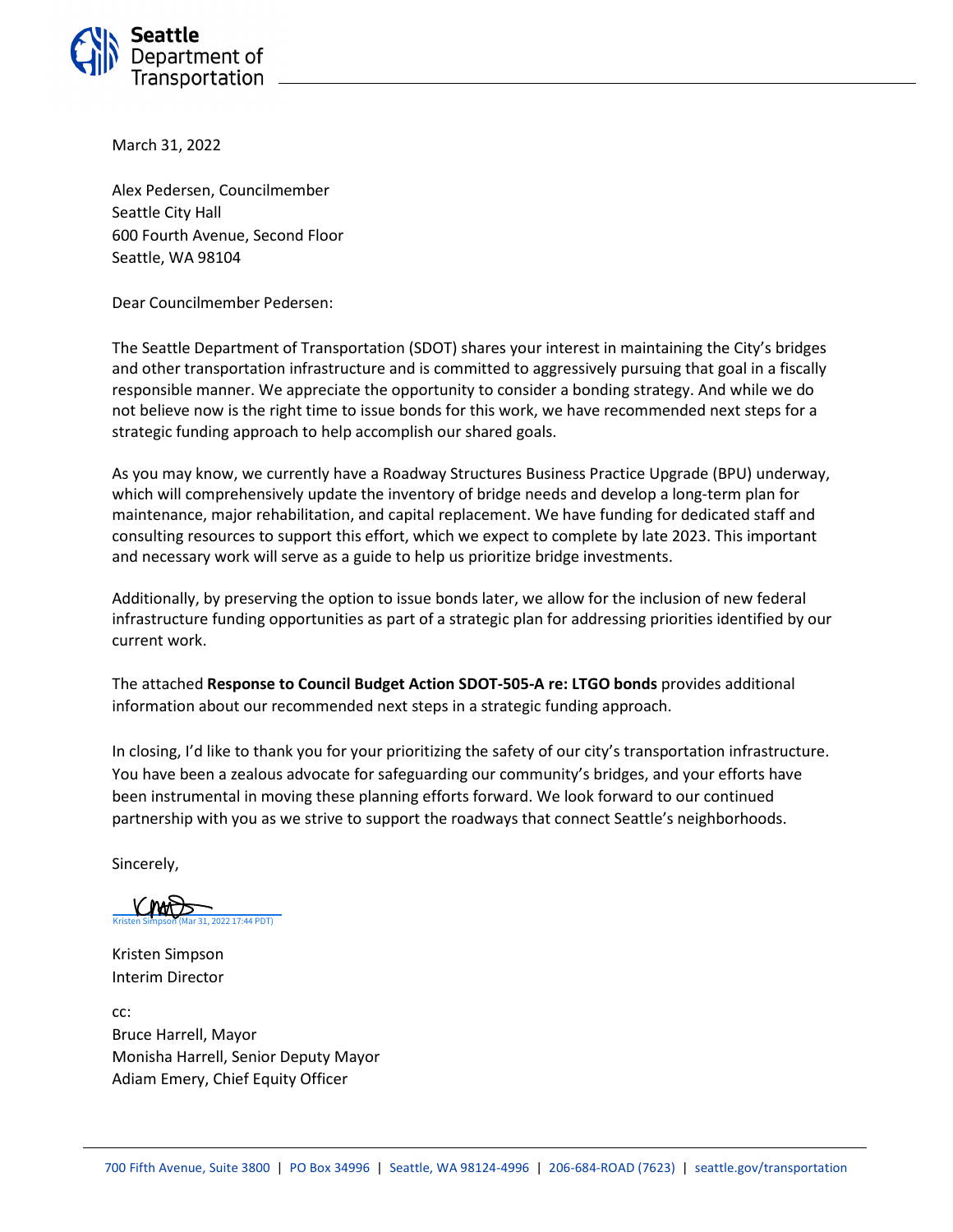## **Response to Council Budget Action SDOT-505-A re: LTGO bonds**

The 2022 Budget appropriates funding for the City of Seattle to pay the initial year of debt service on the issuance of up to \$100 million in limited tax general obligation (LTGO) bonds to pay for capital investments in the City's bridge infrastructure through Council Budget Action (CBA) [SDOT-505-002-2022.](https://seattle.legistar.com/View.ashx?M=F&ID=10228293&GUID=23D43A03-2861-4161-AE55-581C3B6C798A) Ordinance 126480 adopted by Council in November 2021 authorized the sale of bonds for a set of transportation projects "to be determined". The CBA also directed the Seattle Department of Transportation (SDOT) to provide a report to Council by March 31, 2022, describing how the Executive would use the bond proceeds before spending funds that have been allocated to pay for debt service.

## **Recommendation:**

Since the passage of the 2022 Budget, SDOT staff have reviewed the CBA and considered what options are available given:

- The current pipeline of ready bridge projects and the time needed to prepare them,
- The timing of strategic bridge investment planning efforts currently underway, and
- The legal and administrative challenges for issuing bonds in 2022.
- $\triangleright$  Based on these considerations, SDOT's recommendation for programming bond investments in bridges is to not issue bonds at this time. Instead, use SDOT's bridge investment and maintenance planning process – the SDOT Roadway Structures Business Practice Upgrade (BPU), scheduled for completion in late 2023 – to guide future capital investment decisions. This could include bonding strategies, federal grant applications, and the development of a potential ballot measure that could consist of a major bridge capital rehabilitation program.

An additional constraint on issuing bonds is that funding for ongoing debt service payments would need to be identified in future budgets to support this investment. The CBA provided funding for the first year of interest payments on a potential \$100 million bond issuance (\$3.1 million budgeted) which could be used for bridge and other capital work in 2022. Due to existing commitments for SDOT's capital funding sources, SDOT and the City Budget Office (CBO) have not been able to identify additional resources for these costs without significant cuts to current programming, including Move Seattle Levy commitments. Future budget processes and the potential for a Move Seattle Levy replacement funding package will provide opportunities to incorporate bridge spending proposals in a Citywide balancing of priorities through a fiscally responsible approach.

The Move Seattle Levy expiration in 2024 also provides an opportunity, in upcoming years, to have a broad community conversation about future transportation needs, priorities, and a comprehensive and stable transportation funding strategy. SDOT is currently engaged in developing a new integrated transportation plan, the Seattle Transportation Plan, that will shape the City's transportation priorities for the next 20 years. Planning efforts are also underway for addressing the upcoming expiration of the Move Seattle Levy with a funding package that may include new levy initiatives, as well as other potential funding strategies. The Roadway Structures BPU findings will be a key part of developing these plans for bridge maintenance investments for decades to come and will provide a roadmap for the bridge needs to include in the future funding package proposal and grant strategies.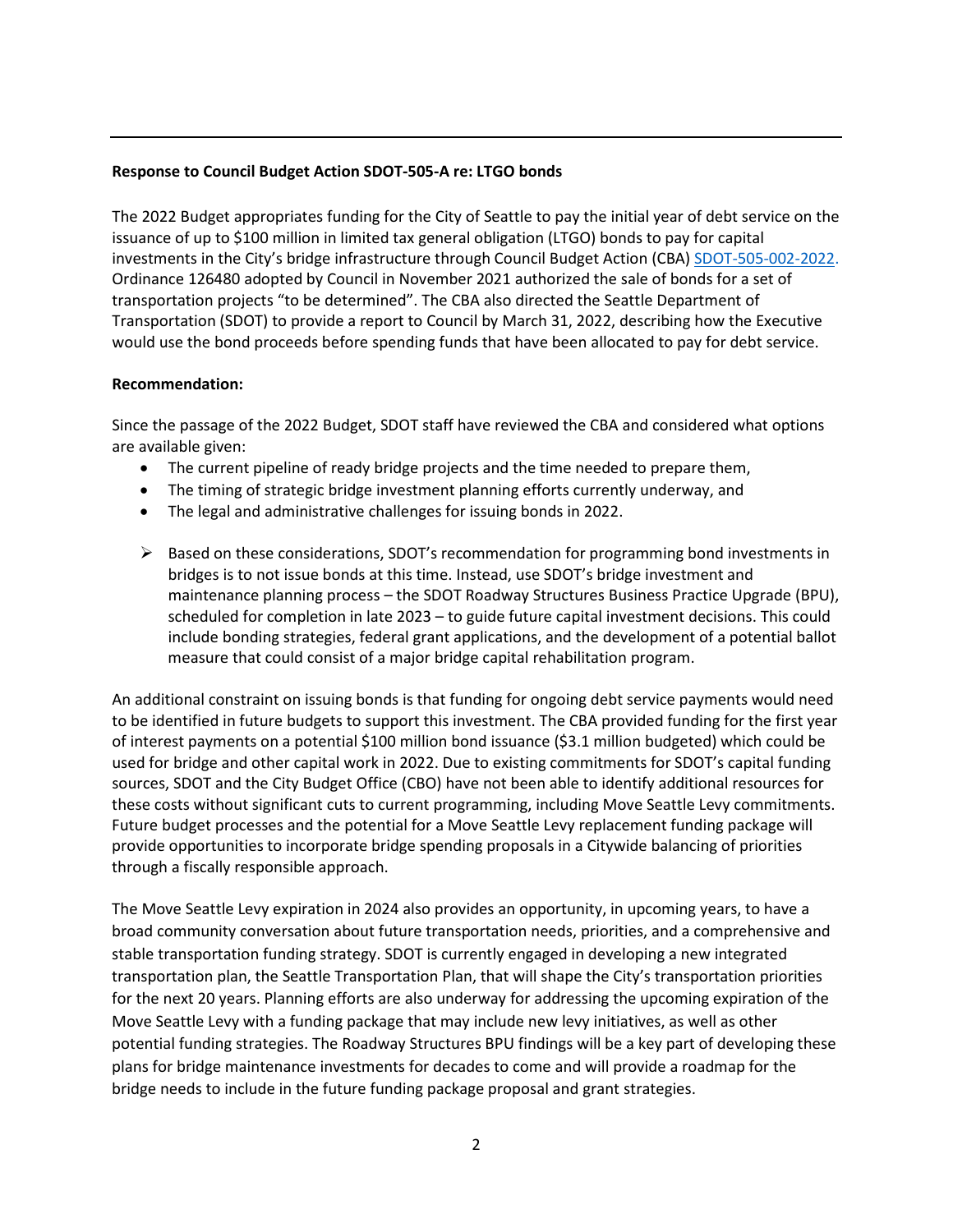## **SDOT's Bridge Stewardship – 2022 Work in Progress**

The 2022 SDOT Budget includes funding for dedicated staff and consulting resources to support the BPU effort. This will inform a strategic approach to bridge asset maintenance, repair, and improvement. The BPU process started in 2019 and is responsive to the City Auditor's recommendations from 2020 [\(September 2020 Bridge Maintenance Audit by the Office of City Auditor\)](https://www.seattle.gov/Documents/Departments/CityAuditor/auditreports/2020_03_SeattleBridges_FinalReport.pdf). The 2022 budget includes \$1.9 million for enhanced staffing and consultant resources for the BPU, which is scheduled to be completed in late 2023 and will include recommendations for maintenance and investment in Seattle's bridges through analysis of component-level condition data, estimating useful bridge life, and evaluating lifecycle cost data. A presentation about [Roadway Structures and](http://seattle.legistar.com/View.ashx?M=F&ID=9321524&GUID=D9D129D2-B5FA-4179-B182-5F3CF9FB2310) the BPU was shared with the Transportation and Utilities Committee in April 2021.

With the BPU effort underway, SDOT is still developing a long-term bridge repair/replacement capital program that will serve as a long-range guide for capital planning and delivery. In the meantime, SDOT's capital delivery teams are designing and building over \$166.9 million in bridge capital investments that are currently in progress – including the following capital appropriations in 2022:

- West Seattle Bridge Rehabilitation (\$102.7 million)
- Bridge Seismic (\$37.2 million)
	- $\circ$  Including design work for Ballard and Fremont bridge seismic retrofits (\$4.85 million)
- Bridge rehabilitation and Replacement (\$8.7 million)
- Bridge Rehabilitation and Replacement Phase II (\$8.1 million)
	- o Includes  $4<sup>th</sup>$  Over Argo rehabilitation (\$6.6 million)
- Structures Major Maintenance (\$6.5 million)
	- $\circ$  Includes movable bridge component repairs on Spokane Street Low Bridge and the Ship Canal Bridges and repairs to the Spokane Street Viaduct
	- $\circ$  Design work for Spokane Street Swing Bridge Hydraulic Overhaul and Spokane Viaduct Rehabilitation (\$1.1 million, added via CBA SDOT-505)
- Bridge Painting (\$2.7 million)
- Bridge Load Rating (\$0.95 million)

These projects are funded through various funding sources, including \$66.5 million in bonds, \$51.1 million in grants, \$41.2 million from the Move Seattle Levy, \$10.5 million in Real Estate Excise Taxes (REET), and \$3.9 million in other local funding sources. An additional \$3.1 million in REET funds initially programmed for debt service in 2022 per CBA SDOT-505 may be reprogrammed to start design work on the University Bridge North Pier rehabilitation.

The current mix of funding for bridge capital programming serves as a good indicator of how future needs may be met through various funding tools, including bonding, grants, levies, and local revenue streams to maintain these assets.

## **Bridge Capital Funding Strategy**

The recommended approach could utilize a mix of funding sources, including local funds, federal grants, and bond issuances, to support the implementation of increased bridge investments built on the recommendations of the BPU. Several key factors need to be considered when developing a capital investment program: